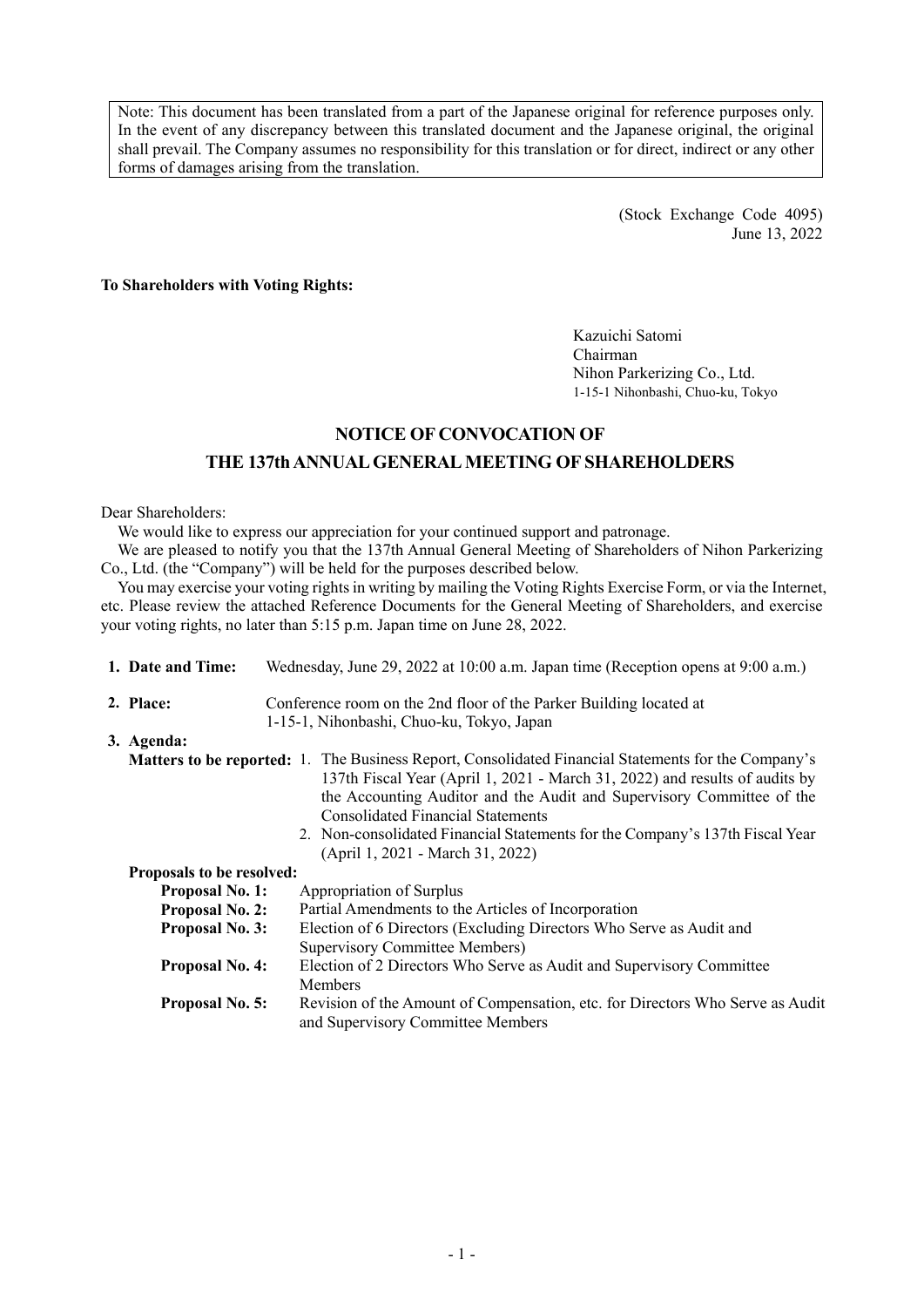- \* When attending the meeting, please submit the enclosed Voting Rights Exercise Form at the reception desk.
- Of the documents to be provided along with this Notice of the General Meeting of Shareholders, Notes to Consolidated Financial Statements and Notes to Non-consolidated Financial Statements are posted on the Company's website (https://www.parker.co.jp/) on the Internet, in accordance with provisions of laws and regulations as well as Article 16 of the Company's Articles of Incorporation and therefore are not included in the attachments to this Notice.

The attachments to this Notice of the General Meeting of Shareholders and the documents posted on the above website are the documents audited by the Audit and Supervisory Committee and the Accounting Auditor when preparing the Audit Report and Independent Auditor's Report, respectively.

\* Any revisions to the Reference Documents for the General Meeting of Shareholders or their attachments will be posted on the Company's website (https://www.parker.co.jp/) on the Internet.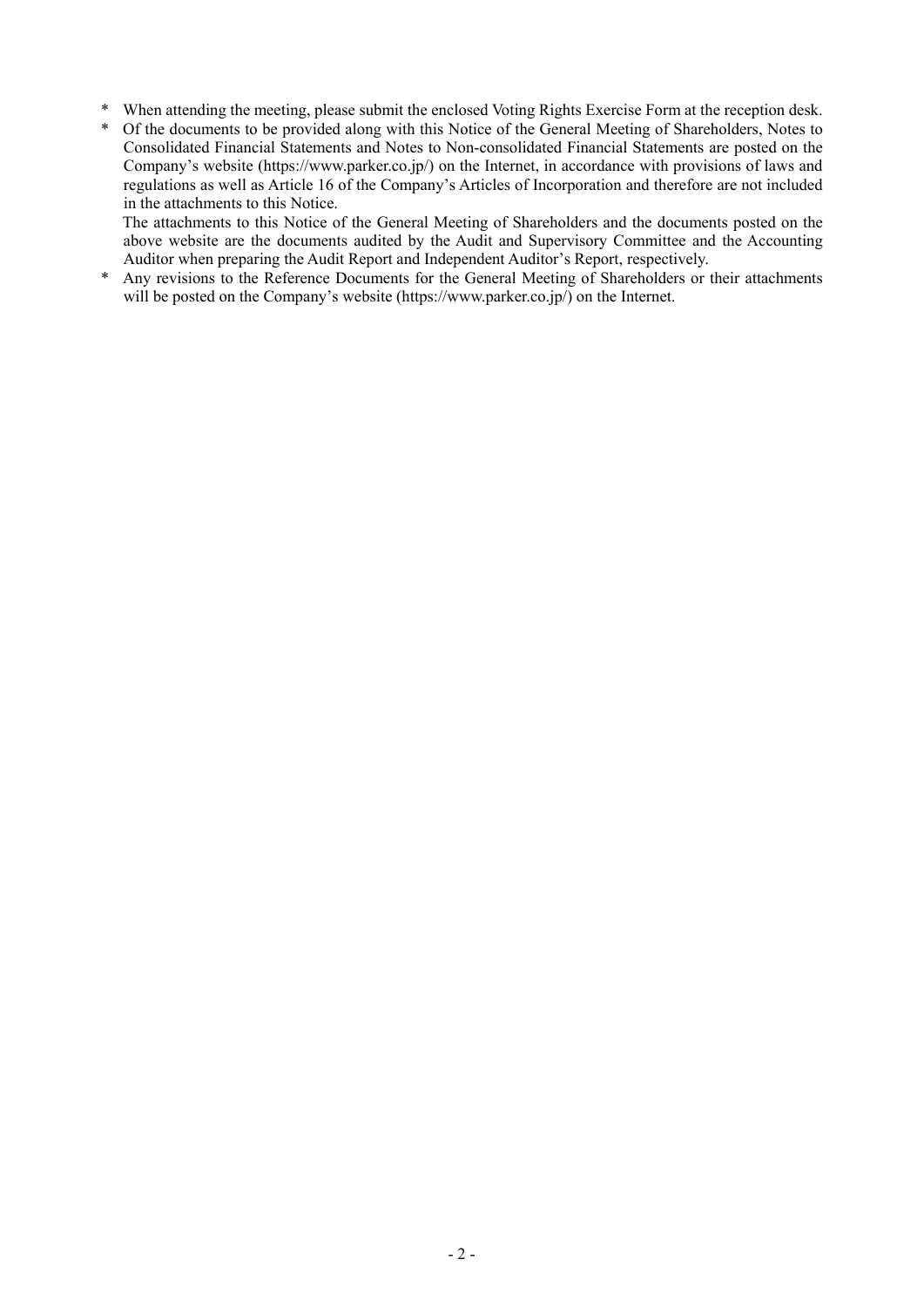# **Reference Documents for the General Meeting of Shareholders**

#### **Proposals and References**

#### **Proposal No. 1: Appropriation of Surplus**

The Company deems returning profits to shareholders as one of its important management issues, and it determines the distribution of profits by comprehensively considering performance trends, payout ratio, and the level of internal reserves necessary for future business development. In addition, as a member of society, the Company will use retained earnings for future business investments based on sustainability-oriented management to increase its corporate value.

With regard to dividends, we will strive to meet the expectations of our shareholders by continuing to pay stable dividends while taking into consideration future business development and profit levels as well as the total payout ratio, with a target consolidated dividend payout ratio of 30%.

In view of the fact that both investment funds for growth and the security of the financial base have been ensured to a certain extent, for the foreseeable future the Company will pay dividends exceeding its dividend policy.

We propose to pay a year-end dividend for the fiscal year under review of 27 yen per share as described below. As a result, the annual dividend including the interim dividend will be 40 yen per share, a 14-yen increase from the previous fiscal year.

Items concerning year-end dividend

(1) Type of dividend property

Cash

- (2) Items concerning allocation of dividend property to shareholders and the total amount thereof 27 yen per share of common stock in the Company Total amount: 3,246,751,485 yen
- (3) Effective date of appropriation of surplus June 30, 2022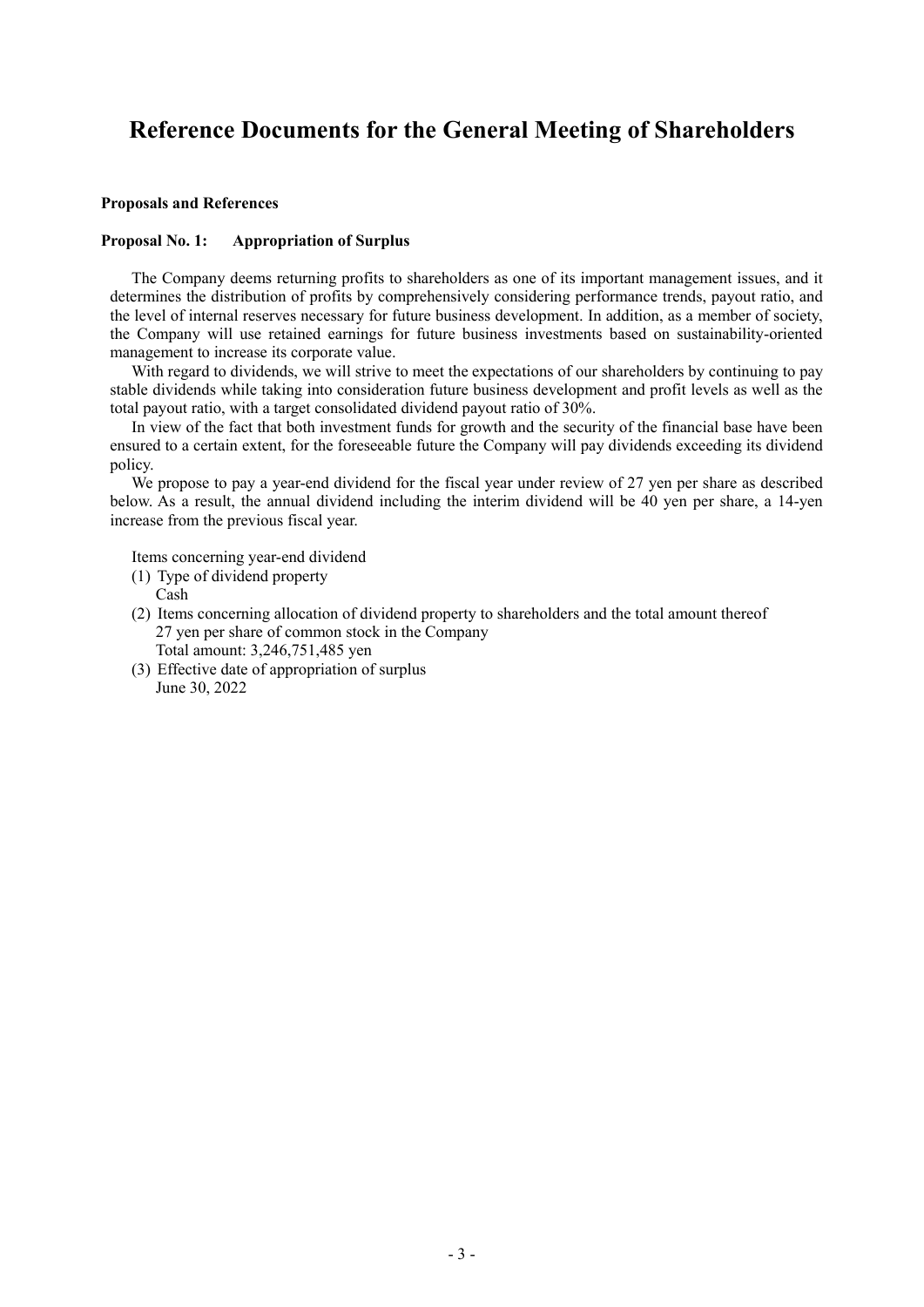### **Proposal No. 2: Partial Amendments to the Articles of Incorporation**

1. Reason for the proposal

The amended provisions stipulated in the proviso of Article 1 of the supplementary provisions of the "Act Partially Amending the Companies Act" (Act No. 70 of 2019) will come into effect on September 1, 2022. Accordingly, in order to prepare for the introduction of the system for electronic provision of materials for general meetings of shareholders, the Articles of Incorporation of the Company shall be amended as follows.

- (1) The proposed Article 16, Paragraph 1 provides that information contained in the reference documents for the general meeting of shareholders, etc. shall be provided electronically.
- (2) The purpose of the proposed Article 16, Paragraph 2 is to establish a provision to limit the scope of matters to be included in the paper copy to be sent to shareholders who have requested it.
- (3) The provisions related to the Internet disclosure and deemed provision of the reference documents for the general meeting of shareholders, etc. (Article 16 of the current Articles of Incorporation) will become unnecessary and will therefore be deleted.
- (4) In line with the above establishment and deletion of the provisions, supplementary provisions related to the effective date, etc. shall be established.

#### 2. Details of amendments

The details of the amendments are as follows.

|                                                                             | (Amended parts are underlined.)                   |
|-----------------------------------------------------------------------------|---------------------------------------------------|
| <b>Current Articles of Incorporation</b>                                    | <b>Proposed Amendments</b>                        |
| (Internet Disclosure and Deemed Provision of                                |                                                   |
| Reference Documents for the General Meeting of                              |                                                   |
| Shareholders, Etc.)                                                         |                                                   |
| Article 16<br>The Company may, when convening a                             | <deleted></deleted>                               |
| general meeting of shareholders, deem                                       |                                                   |
| that it has provided information to                                         |                                                   |
| shareholders pertaining to matters to be                                    |                                                   |
| described or indicated in the reference                                     |                                                   |
| documents for the general meeting of                                        |                                                   |
| shareholders, business report, non-                                         |                                                   |
| consolidated financial statements, and                                      |                                                   |
| consolidated financial statements by<br>disclosing such information through |                                                   |
| the Internet in accordance with the                                         |                                                   |
| provisions provided in the Ministry of                                      |                                                   |
| Justice Order.                                                              |                                                   |
|                                                                             | (Measures for Electronic Provision, Etc.)         |
| <newly established=""></newly>                                              | Article 16<br>The Company shall, when convening a |
|                                                                             | general meeting of shareholders,                  |
|                                                                             | provide information contained in the              |
|                                                                             | reference documents for the general               |
|                                                                             | meeting of shareholders, etc.                     |
|                                                                             | electronically.                                   |
|                                                                             | 2. Among the matters to be provided               |
|                                                                             | electronically, the Company may                   |
|                                                                             | choose not to include all or part of the          |
|                                                                             | matters stipulated in the Ministry of             |
|                                                                             | Justice Order in the paper copy to be             |
|                                                                             | sent to shareholders who have                     |
|                                                                             | requested it by the record date for               |
|                                                                             | voting rights.                                    |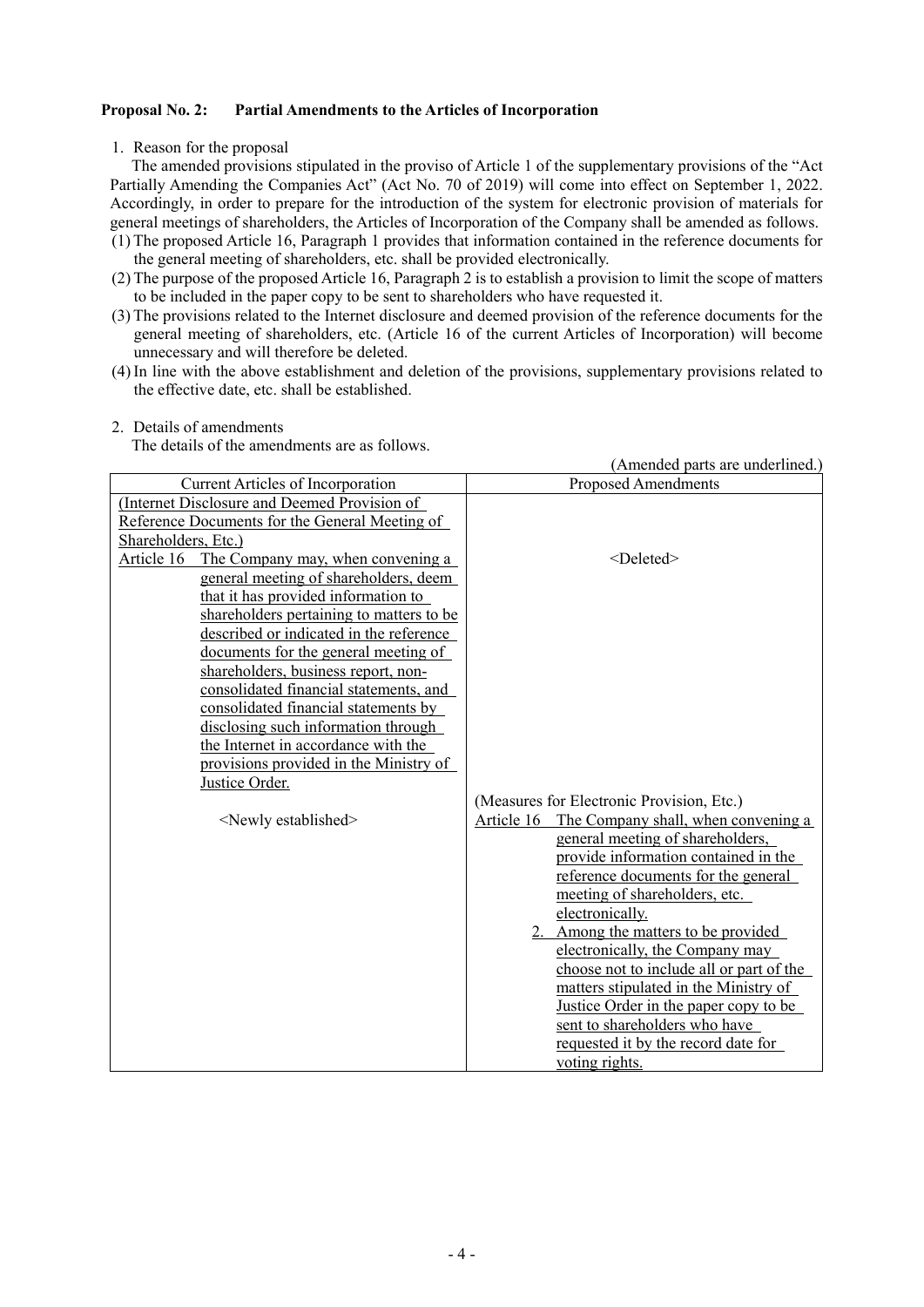| (Supplementary Provisions)     | (Supplementary Provisions)                       |  |  |
|--------------------------------|--------------------------------------------------|--|--|
|                                |                                                  |  |  |
| <omitted></omitted>            | <unchanged></unchanged>                          |  |  |
| <newly established=""></newly> | The deletion of Article 16 (Internet Disclosure  |  |  |
|                                | and Deemed Provision of Reference Documents      |  |  |
|                                | for the General Meeting of Shareholders, Etc.)   |  |  |
|                                | of the current Articles of Incorporation and the |  |  |
|                                | proposed Article 16 (Measures for Electronic     |  |  |
|                                | Provision, Etc.) shall come into effect on the   |  |  |
|                                | date of enforcement of the amended provisions    |  |  |
|                                | stipulated in the proviso of Article 1 of the    |  |  |
|                                | supplementary provisions of the Act Partially    |  |  |
|                                | Amending the Companies Act (Act No. 70 of        |  |  |
|                                | 2019) (the "Effective Date").                    |  |  |
|                                | Notwithstanding the provisions of the preceding  |  |  |
|                                | paragraph, Article 16 of the current Articles of |  |  |
|                                | Incorporation shall remain in force with respect |  |  |
|                                | to a general meeting of shareholders to be held  |  |  |
|                                | on a date within six months after the Effective  |  |  |
|                                | Date.                                            |  |  |
|                                | 3. These supplementary provisions shall be       |  |  |
|                                | deleted six months after the Effective Date or   |  |  |
|                                | three months after the date of the general       |  |  |
|                                | meeting of shareholders set forth in the         |  |  |
|                                | preceding paragraph, whichever is later.         |  |  |
|                                |                                                  |  |  |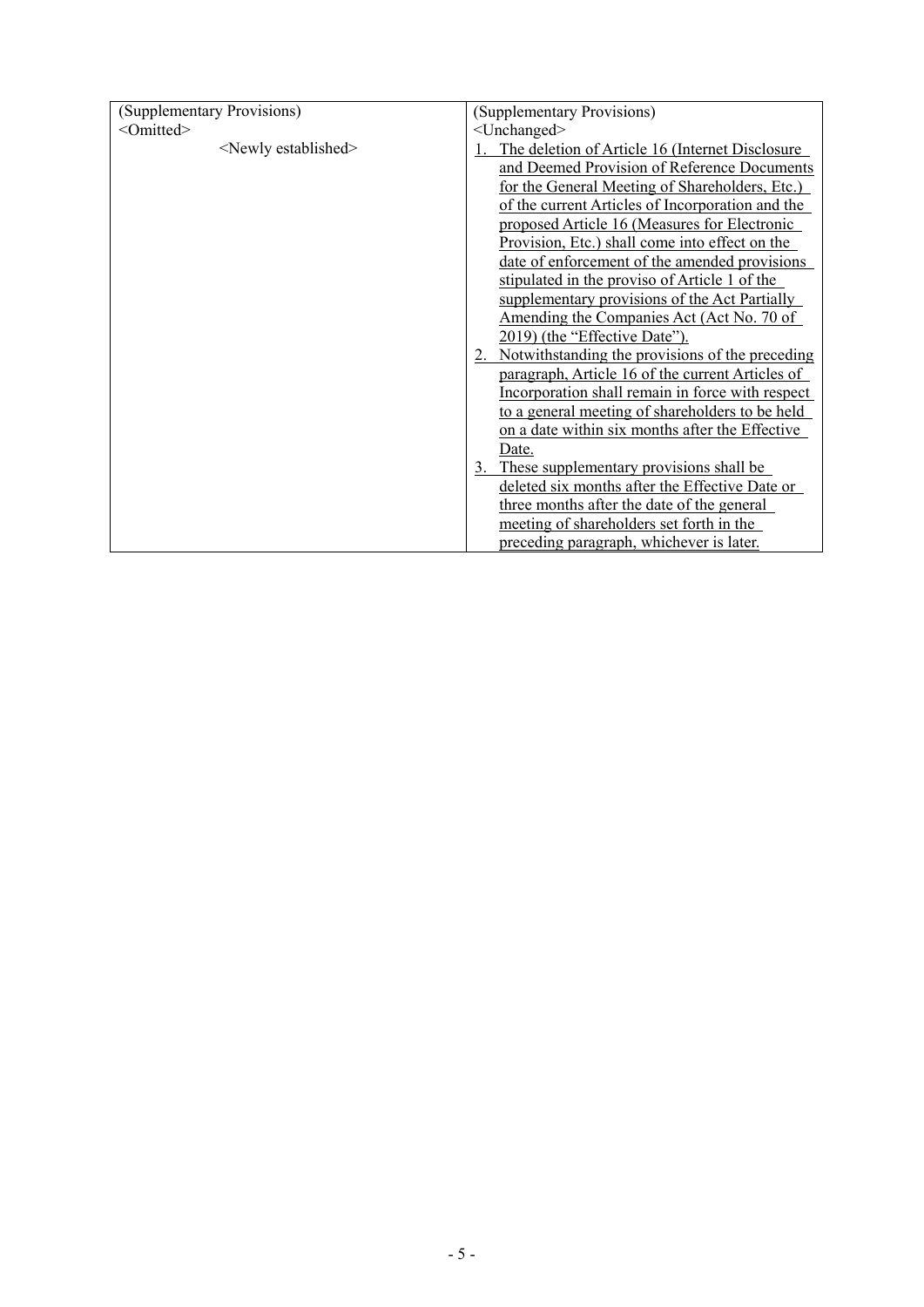#### **Proposal No. 3: Election of 6 Directors (Excluding Directors Who Serve as Audit and Supervisory Committee Members)**

The terms of office of all 6 Directors (excluding Directors who serve as Audit and Supervisory Committee Members) will expire at the conclusion of this year's Annual General Meeting of Shareholders. Accordingly, the election of 6 Directors (excluding Directors who serve as Audit and Supervisory Committee Members) is proposed.

The candidates for Directors (excluding Directors who serve as Audit and Supervisory Committee Members) are as follows.

| No.            |                           | Name             | Position in the Company and<br>areas of responsibility | Attendance at<br>the Board of<br>Directors<br>meetings                                |                    |
|----------------|---------------------------|------------------|--------------------------------------------------------|---------------------------------------------------------------------------------------|--------------------|
| 1              | Reappointment             | Kazuichi Satomi  |                                                        | Chairman                                                                              | $100\%$<br>(12/12) |
| $\overline{2}$ | Reappointment             | Hiroyasu Tamura  |                                                        | Director and General<br>Manager of Administration<br>Div.                             | $100\%$<br>(12/12) |
| 3              | Reappointment             | Masayuki Yoshida |                                                        | Director and General<br>Manager of Technical<br>Div./Central Research<br>Laboratories | $100\%$<br>(12/12) |
| 4              | <b>New</b><br>appointment | Yasumasa Fukuta  |                                                        | Executive Officer and<br>General Manager of<br>Chemicals Div.                         |                    |
| 5              | Reappointment             | Shimako Emori    | Outside<br>Independent                                 | <b>Outside Director</b><br>(Independent officer)                                      | $100\%$<br>(12/12) |
| 6              | Reappointment             | Tatsuya Mori     | Outside<br>Independent                                 | Outside Director<br>(Independent officer)                                             | $100\%$<br>(12/12) |

(Notes) 1. There are no special conflicts of interest between the candidates and the Company.

- 2. Ms. Shimako Emori and Mr. Tatsuya Mori are candidates for Outside Directors. The Company has designated them as independent officers as stipulated under the regulations of Tokyo Stock Exchange, Inc., and registered them as such at the exchange. If their elections are approved, the Company intends to continue their designation as independent officers.
- 3. Ms. Shimako Emori and Mr. Tatsuya Mori are currently serving as Outside Directors of the Company. They will have held the position thereof for three years at the conclusion of this year's Annual General Meeting of Shareholders.
- 4. Pursuant to Article 427, Paragraph 1 of the Companies Act and the provisions of the Articles of Incorporation of the Company, the Company has entered into limited liability agreements with Ms. Shimako Emori and Mr. Tatsuya Mori to limit their liability for damages prescribed under Article 423, Paragraph 1 of the Companies Act. If their election is approved, the Company intends to continue the said agreements with them.
- 5. The Company has entered into a directors and officers liability insurance contract as stipulated in Article 430-3, Paragraph 1 of the Companies Act, with an insurance company, to insure all Directors of the Company. The insurance contract covers damages that may be incurred by the insured Directors as a result of assuming liability for the execution of their duties or receiving claims related to the pursuit of such liability. If each candidate is reappointed, he or she will be included as the insured. In addition, the Company plans to renew the said insurance contract with the same contents at the time of the next renewal.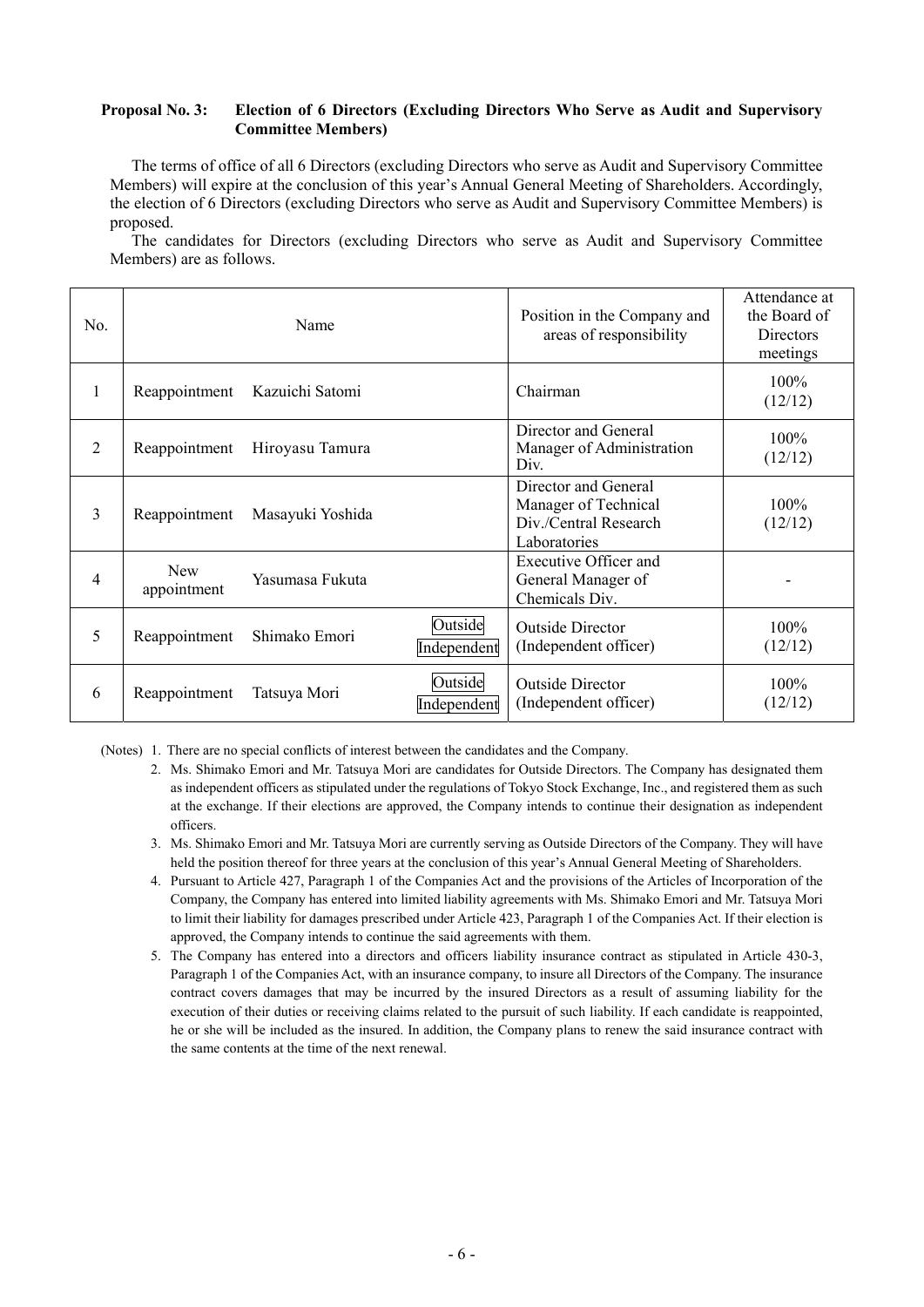| No.            | Name<br>(Date of birth)                                                                                                                                                                                                                                                                                                                                                                                                                                                                                               | Past experience, position in the Company, areas of responsibility                                   | Number of<br>shares of the<br>Company held                                                                                                                                                                                                                                                                                                                                            |         |  |  |
|----------------|-----------------------------------------------------------------------------------------------------------------------------------------------------------------------------------------------------------------------------------------------------------------------------------------------------------------------------------------------------------------------------------------------------------------------------------------------------------------------------------------------------------------------|-----------------------------------------------------------------------------------------------------|---------------------------------------------------------------------------------------------------------------------------------------------------------------------------------------------------------------------------------------------------------------------------------------------------------------------------------------------------------------------------------------|---------|--|--|
| 1              | Kazuichi Satomi<br>(December 8, 1947)<br>Reappointment                                                                                                                                                                                                                                                                                                                                                                                                                                                                | April 1985<br><b>July 1987</b><br>January 2000<br>June 2003<br>June 2005<br>April 2011<br>June 2017 | Joined the Company<br>Director of the Company<br>Managing Director of the Company<br>Senior Managing Director of the Company<br>Vice President of the Company<br>President of the Company<br>Chairman of the Company (to present)                                                                                                                                                     | 438,866 |  |  |
|                | Attendance at the Board of Directors meetings<br>$100\%$ (12/12)<br>[Reason for nomination as candidate for Director]<br>Mr. Kazuichi Satomi has led overall management of the Company for many years since taking office as Director in 1987.<br>We have deemed that he is an appropriate person to continue supervising the execution of business and enhance the<br>corporate value of the Company, based on these experiences and achievements. Therefore, we nominate him as a candidate<br>for Director.        |                                                                                                     |                                                                                                                                                                                                                                                                                                                                                                                       |         |  |  |
|                | Hiroyasu Tamura<br>(June 5, 1960)<br>Reappointment                                                                                                                                                                                                                                                                                                                                                                                                                                                                    | April 1983<br>December 2009<br>June 2015                                                            | Joined the Company<br>General Manager of Accounting Dept. of the Company<br>Director and General Manager of Administration Div. of the<br>Company (to present)                                                                                                                                                                                                                        | 17,900  |  |  |
| $\overline{2}$ | 100% (12/12)<br>Attendance at the Board of Directors meetings<br>[Reason for nomination as candidate for Director]<br>Mr. Hiroyasu Tamura has a wealth of business experience in the finance and accounting fields, and oversees the<br>Administration Division. We have deemed that he is an appropriate person to continue to take charge of management of the<br>Company, based on these experiences and achievements. Therefore, we nominate him as a candidate for Director.                                     |                                                                                                     |                                                                                                                                                                                                                                                                                                                                                                                       |         |  |  |
| 3              | Masayuki Yoshida<br>(August 9, 1962)<br>Reappointment                                                                                                                                                                                                                                                                                                                                                                                                                                                                 | April 1987<br>April 2012<br>June 2013<br>June 2017<br>April 2018                                    | Joined the Company<br>General Manager of First Research Center, Central Research<br>Laboratories of the Company<br>President of PARKER SURFACE TECHNOLOGIES<br>(SHANGHAI) CO., LTD.<br>Director and General Manager of Central Research Laboratories<br>of the Company<br>Director and General Manager of Technical Div./Central<br>Research Laboratories of the Company (to present) | 3,766   |  |  |
|                | Attendance at the Board of Directors meetings<br>$100\% (12/12)$<br>[Reason for nomination as candidate for Director]<br>Mr. Masayuki Yoshida has extensive expertise and advanced insight into technological development in the chemicals<br>business, and is overseeing the Technical Division. We have deemed that he is an appropriate person to continue to take<br>charge of management of the Company, based on these experiences and achievements. Therefore, we nominate him as a<br>candidate for Director. |                                                                                                     |                                                                                                                                                                                                                                                                                                                                                                                       |         |  |  |
|                | Yasumasa Fukuta<br>(September 20,<br>1965)<br>New appointment                                                                                                                                                                                                                                                                                                                                                                                                                                                         | April 1989<br><b>July 2016</b><br>April 2019<br>June 2019                                           | Joined the Company<br>General Manager of Marketing Div. of the Company<br>General Manager of Chemicals Div. of the Company<br>Executive Officer and General Manager of Chemicals Div. of<br>the Company (to present)                                                                                                                                                                  | 3,700   |  |  |
| 4              | Attendance at the Board of Directors meetings<br>[Reason for nomination as candidate for Director]<br>Mr. Yasumasa Fukuta is leading the Chemicals Division as General Manager, utilizing his experience in sales and marketing<br>of chemicals. We have deemed that he is an appropriate person to take charge of management of the Company, based on<br>these experiences and achievements. Therefore, we nominate him as a candidate for Director.                                                                 |                                                                                                     |                                                                                                                                                                                                                                                                                                                                                                                       |         |  |  |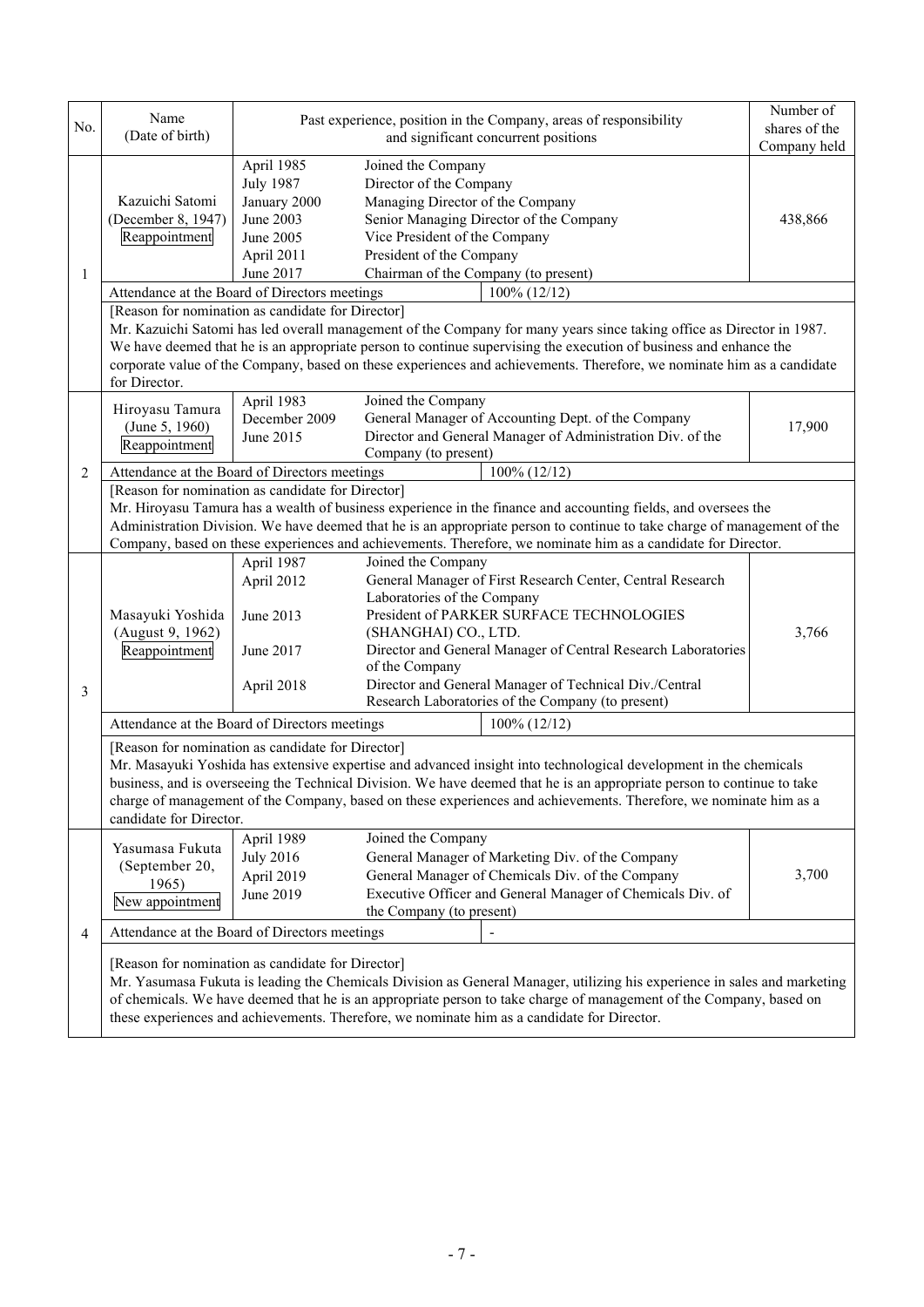| No. | Name<br>(Date of birth)                                                                                                                                                                                                                                                                                                                                                                                                                                                                                                                           | Past experience, position in the Company, areas of responsibility                     | Number of<br>shares of the<br>Company held                                                                                                                                                                                                                           |          |  |  |
|-----|---------------------------------------------------------------------------------------------------------------------------------------------------------------------------------------------------------------------------------------------------------------------------------------------------------------------------------------------------------------------------------------------------------------------------------------------------------------------------------------------------------------------------------------------------|---------------------------------------------------------------------------------------|----------------------------------------------------------------------------------------------------------------------------------------------------------------------------------------------------------------------------------------------------------------------|----------|--|--|
| 5   | Shimako Emori<br>(October 28, 1965)<br>Reappointment<br>Outside<br>Independent                                                                                                                                                                                                                                                                                                                                                                                                                                                                    | October 2002<br>September 2004<br>March 2009<br>April 2009<br>April 2017<br>June 2019 | Registered as Attorney-at-law<br>Registered as Patent Attorney<br>Established Ocean Law Offices (to present)<br>Associate Professor of Komazawa University Law School<br>Professor of Komazawa University Law School<br>Outside Director of the Company (to present) | $\theta$ |  |  |
|     | Attendance at the Board of Directors meetings<br>$100\% (12/12)$                                                                                                                                                                                                                                                                                                                                                                                                                                                                                  |                                                                                       |                                                                                                                                                                                                                                                                      |          |  |  |
|     | [Reason for nomination as candidate for Outside Director and a summary of expected roles]<br>Ms. Shimako Emori has expertise and a wealth of experience as an attorney-at-law. We expect her to continue to provide<br>appropriate advice for strengthening the supervisory functions against the Board of Directors and compliance structure.<br>Therefore, we nominate her as a candidate for Outside Director.                                                                                                                                 |                                                                                       |                                                                                                                                                                                                                                                                      |          |  |  |
|     | Tatsuya Mori<br>(March 25, 1968)<br>Reappointment<br>Outside<br>Independent                                                                                                                                                                                                                                                                                                                                                                                                                                                                       | December 2002<br><b>July 2006</b><br>May 2010<br>November 2012<br>June 2019           | Joined Aozora Bank, Ltd.<br>Joined Japan Asia Investment Company, Limited<br>Joined New Horizon Capital Co., Ltd.<br>Established Office-Prifiss (to present)<br>Outside Director of the Company (to present)                                                         |          |  |  |
| 6   | Attendance at the Board of Directors meetings<br>$100\% (12/12)$                                                                                                                                                                                                                                                                                                                                                                                                                                                                                  |                                                                                       |                                                                                                                                                                                                                                                                      |          |  |  |
|     | [Reason for nomination as candidate for Outside Director and a summary of expected roles]<br>Mr. Tatsuya Mori has a wealth of experience and extensive knowledge in corporate management gained through his<br>involvement in the management of several business corporations as a management consultant. We expect him to continue to<br>provide appropriate advice for strengthening the supervisory functions of the Board of Directors and corporate governance<br>structure. Therefore, we nominate him as a candidate for Outside Director. |                                                                                       |                                                                                                                                                                                                                                                                      |          |  |  |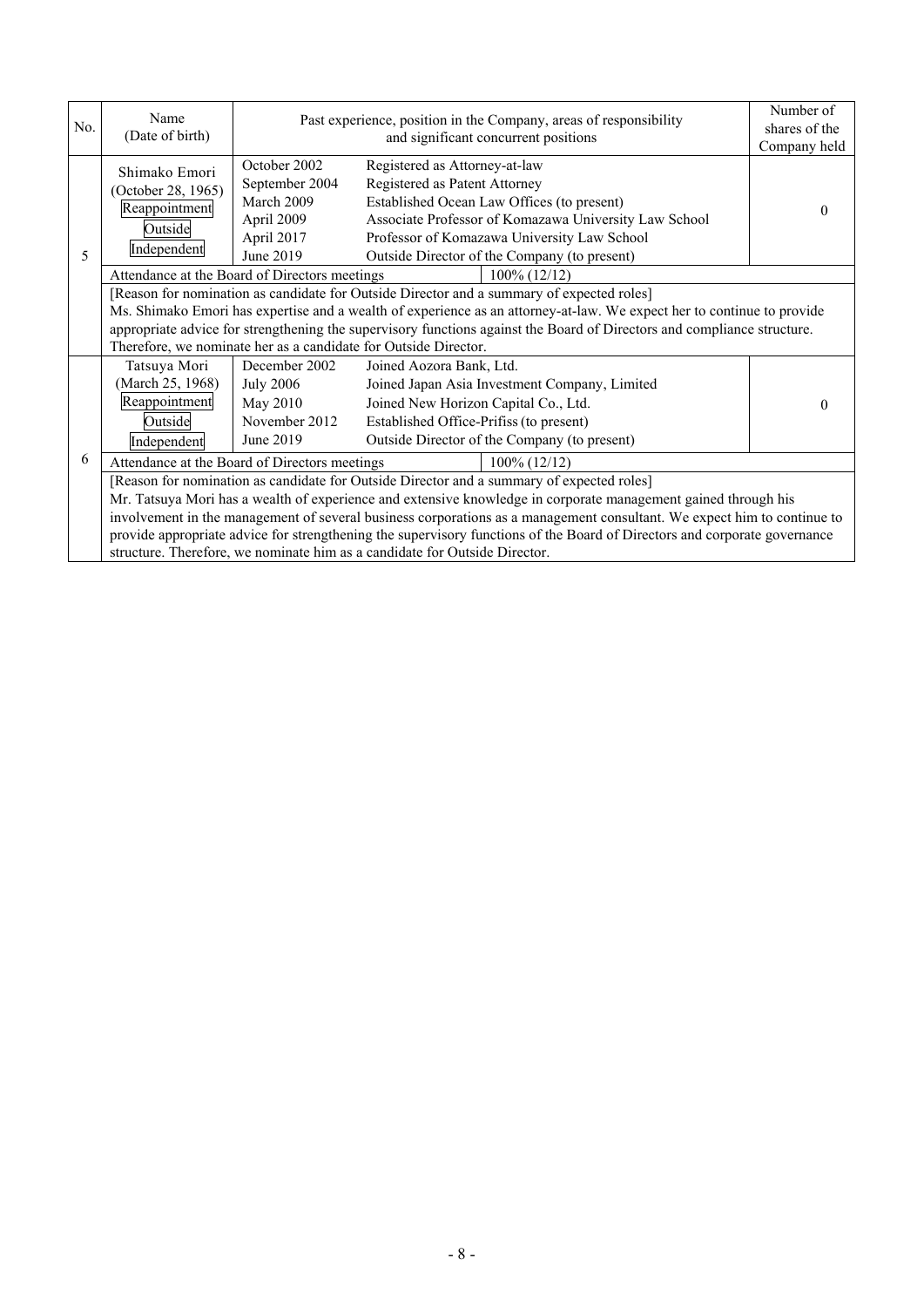#### **Proposal No. 4: Election of 2 Directors Who Serve as Audit and Supervisory Committee Members**

The term of office of Mr. Hayato Hosogane, Director who serves as Audit and Supervisory Committee Member, will expire at the conclusion of this year's Annual General Meeting of Shareholders. Accordingly, the election of 2 Directors who serve as Audit and Supervisory Committee Members is proposed.

The approval of the Audit and Supervisory Committee has been obtained for this proposal.

The candidates for Directors who serve as Audit and Supervisory Committee Members are as follows.

| Name<br>Past experience, position, areas of responsibility<br>No.<br>(Date of birth)<br>and significant concurrent positions<br>April 1983<br>Joined the Company<br>November 2012<br>Department Manager of Chukyo Dept., Chemicals Div. of the<br>Company<br>Hayato Hosogane<br>Director of the Company and President of Thai Parkerizing Co.,<br>June 2015 | shares of the<br>Company held<br>12,100                                                                              |  |  |  |  |  |  |
|-------------------------------------------------------------------------------------------------------------------------------------------------------------------------------------------------------------------------------------------------------------------------------------------------------------------------------------------------------------|----------------------------------------------------------------------------------------------------------------------|--|--|--|--|--|--|
|                                                                                                                                                                                                                                                                                                                                                             |                                                                                                                      |  |  |  |  |  |  |
|                                                                                                                                                                                                                                                                                                                                                             |                                                                                                                      |  |  |  |  |  |  |
|                                                                                                                                                                                                                                                                                                                                                             |                                                                                                                      |  |  |  |  |  |  |
| (March 23, 1960)<br>Ltd.                                                                                                                                                                                                                                                                                                                                    |                                                                                                                      |  |  |  |  |  |  |
| Reappointment<br>April 2019<br>Director and General Manager of Corporate Planning Div. of<br>the Company                                                                                                                                                                                                                                                    |                                                                                                                      |  |  |  |  |  |  |
| Director (Audit and Supervisory Committee Member) of the<br>June 2020                                                                                                                                                                                                                                                                                       |                                                                                                                      |  |  |  |  |  |  |
| Company (to present)<br>$\mathbf{1}$                                                                                                                                                                                                                                                                                                                        |                                                                                                                      |  |  |  |  |  |  |
| Attendance at the Board of Directors meetings<br>100% (12/12)                                                                                                                                                                                                                                                                                               |                                                                                                                      |  |  |  |  |  |  |
| Attendance at the Audit and Supervisory Committee meetings<br>$100\%$ (18/18)                                                                                                                                                                                                                                                                               |                                                                                                                      |  |  |  |  |  |  |
| [Reason for nomination as candidate for Director who serves as Audit and Supervisory Committee Member and a summary                                                                                                                                                                                                                                         |                                                                                                                      |  |  |  |  |  |  |
| of expected roles]                                                                                                                                                                                                                                                                                                                                          |                                                                                                                      |  |  |  |  |  |  |
|                                                                                                                                                                                                                                                                                                                                                             | Mr. Hayato Hosogane has a wealth of experience as the President of our overseas group company and General Manager of |  |  |  |  |  |  |
| Corporate Planning Division of the Company and has been appropriately executing his duty as an Audit and Supervisory                                                                                                                                                                                                                                        |                                                                                                                      |  |  |  |  |  |  |
| Committee Member. We have deemed that he is able to continue to appropriately execute his duty as an Audit and                                                                                                                                                                                                                                              |                                                                                                                      |  |  |  |  |  |  |
| Supervisory Committee Member, based on these experiences and achievements. Therefore, we nominate him as a candidate                                                                                                                                                                                                                                        |                                                                                                                      |  |  |  |  |  |  |
| for Director who serves as Audit and Supervisory Committee Member.                                                                                                                                                                                                                                                                                          |                                                                                                                      |  |  |  |  |  |  |
| October 1997<br>Joined Chuo Audit Corporation<br>Shigetaka Hazeyama                                                                                                                                                                                                                                                                                         |                                                                                                                      |  |  |  |  |  |  |
| April 2001<br>Registered as Certified Public Accountant<br>(February 4, 1974)                                                                                                                                                                                                                                                                               |                                                                                                                      |  |  |  |  |  |  |
| Joined Starbucks Coffee Japan Ltd.<br>February 2002<br>New appointment                                                                                                                                                                                                                                                                                      | $\theta$                                                                                                             |  |  |  |  |  |  |
| January 2007<br>Established Hazeyama Certified Public Accountant Office (to<br>Outside                                                                                                                                                                                                                                                                      |                                                                                                                      |  |  |  |  |  |  |
| present)<br>Independent                                                                                                                                                                                                                                                                                                                                     |                                                                                                                      |  |  |  |  |  |  |
| Registered as Certified Tax Accountant (to present)<br>August 2017                                                                                                                                                                                                                                                                                          |                                                                                                                      |  |  |  |  |  |  |
| Attendance at the Board of Directors meetings<br>$\overline{2}$                                                                                                                                                                                                                                                                                             |                                                                                                                      |  |  |  |  |  |  |
| Attendance at the Audit and Supervisory Committee meetings                                                                                                                                                                                                                                                                                                  |                                                                                                                      |  |  |  |  |  |  |
| [Reason for nomination as candidate for Outside Director who serves as Audit and Supervisory Committee Member and a                                                                                                                                                                                                                                         |                                                                                                                      |  |  |  |  |  |  |
| summary of expected roles]                                                                                                                                                                                                                                                                                                                                  |                                                                                                                      |  |  |  |  |  |  |
| Mr. Shigetaka Hazeyama has extensive expertise and experience in finance and accounting as a certified public accountant,                                                                                                                                                                                                                                   |                                                                                                                      |  |  |  |  |  |  |
| and we expect him to appropriately execute his duty as an Audit and Supervisory Committee Member. Although he has                                                                                                                                                                                                                                           |                                                                                                                      |  |  |  |  |  |  |
| never been involved in corporate management directly, we nominate him as a candidate for Outside Director who serves as                                                                                                                                                                                                                                     |                                                                                                                      |  |  |  |  |  |  |
| Audit and Supervisory Committee Member, based on the reasons stated above.<br>(Notes) 1. There are no special conflicts of interest between each of the candidates and the Company                                                                                                                                                                          |                                                                                                                      |  |  |  |  |  |  |

(Notes) 1. There are no special conflicts of interest between each of the candidates and the Company.

2. Mr. Shigetaka Hazeyama is a candidate for Outside Director who serves as Audit and Supervisory Committee Member.

- 3. If Mr. Shigetaka Hazeyama assumes office as Director who serves as Audit and Supervisory Committee Member, the Company intends to register him as an independent officer with Tokyo Stock Exchange, Inc.
- 4. If Mr. Shigetaka Hazeyama assumes office as Director who serves as Audit and Supervisory Committee Member, pursuant to Article 427, Paragraph 1 of the Companies Act and the provisions of the Articles of Incorporation of the Company, the Company intends to enter into a limited liability agreement with him to limit his liability for damages prescribed under Article 423, Paragraph 1 of the Companies Act.
- 5. The Company has entered into a directors and officers liability insurance contract stipulated in Article 430-3, Paragraph 1 of the Companies Act, with an insurance company, to insure all Directors of the Company. The insurance contract covers damages that may be incurred by the insured Directors as a result of assuming liability for the execution of their duties or receiving claims related to the pursuit of such liability. If the candidates assume office as Director who serves as Audit and Supervisory Committee Member, they will be included as the insured. In addition, the Company plans to renew the said insurance contract with the same contents at the time of the next renewal.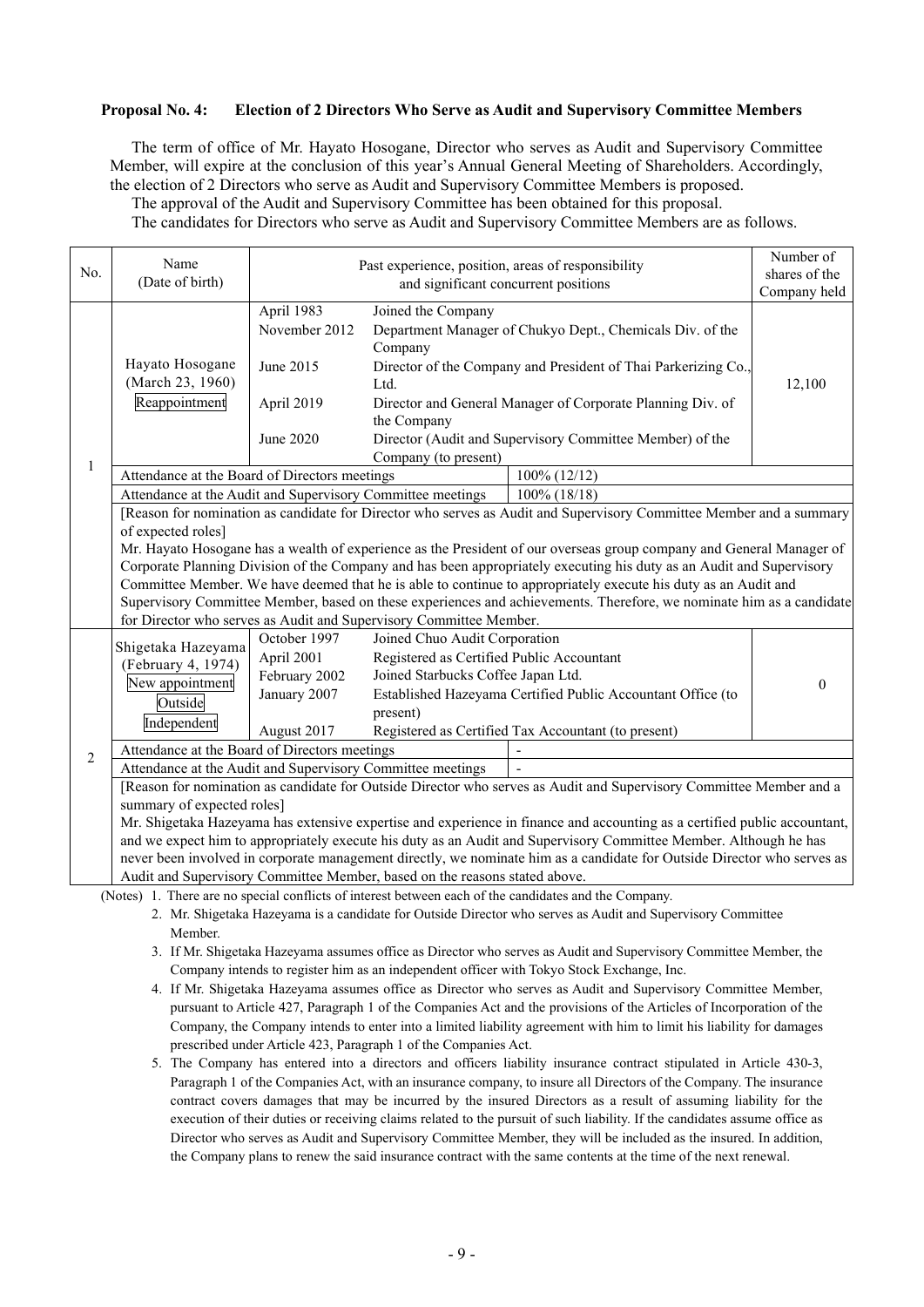#### **<Reference> Configuration of the Board of Directors and Skills Matrix at the conclusion of this year's Annual General Meeting of Shareholders**

If Proposals No. 3 and No. 4 are approved as originally proposed, the configuration of the Board of Directors and the expertise and experience of each person will be as follows.

| Name               | Corporate  | Sales /   | Development / | International / | Finance /  | Legal Affairs / |
|--------------------|------------|-----------|---------------|-----------------|------------|-----------------|
|                    | Management | Marketing | Technology    | Global          | Accounting | Compliance      |
| Kazuichi Satomi    |            |           |               |                 |            |                 |
| Hiroyasu Tamura    |            |           |               |                 |            |                 |
| Masayuki Yoshida   |            |           |               |                 |            |                 |
| Yasumasa Fukuta    |            |           |               |                 |            |                 |
| Shimako Emori      |            |           |               |                 |            |                 |
| Tatsuya Mori       |            |           |               |                 |            |                 |
| Masaharu Kubota    |            |           |               |                 |            |                 |
| Hayato Hosogane    |            |           |               |                 |            |                 |
| Koji Chika         |            |           |               |                 |            |                 |
| Shigetaka Hazeyama |            |           |               |                 |            |                 |